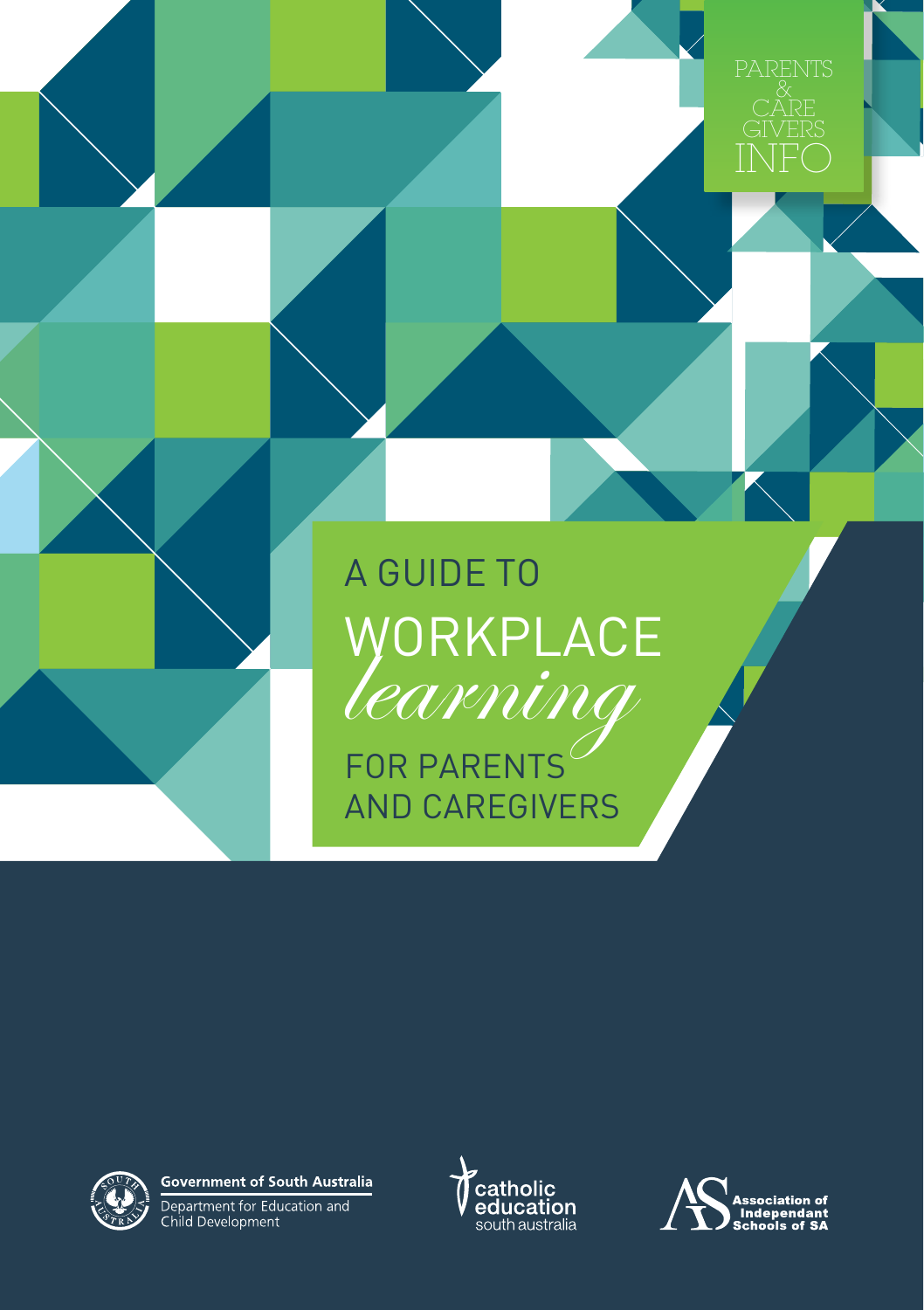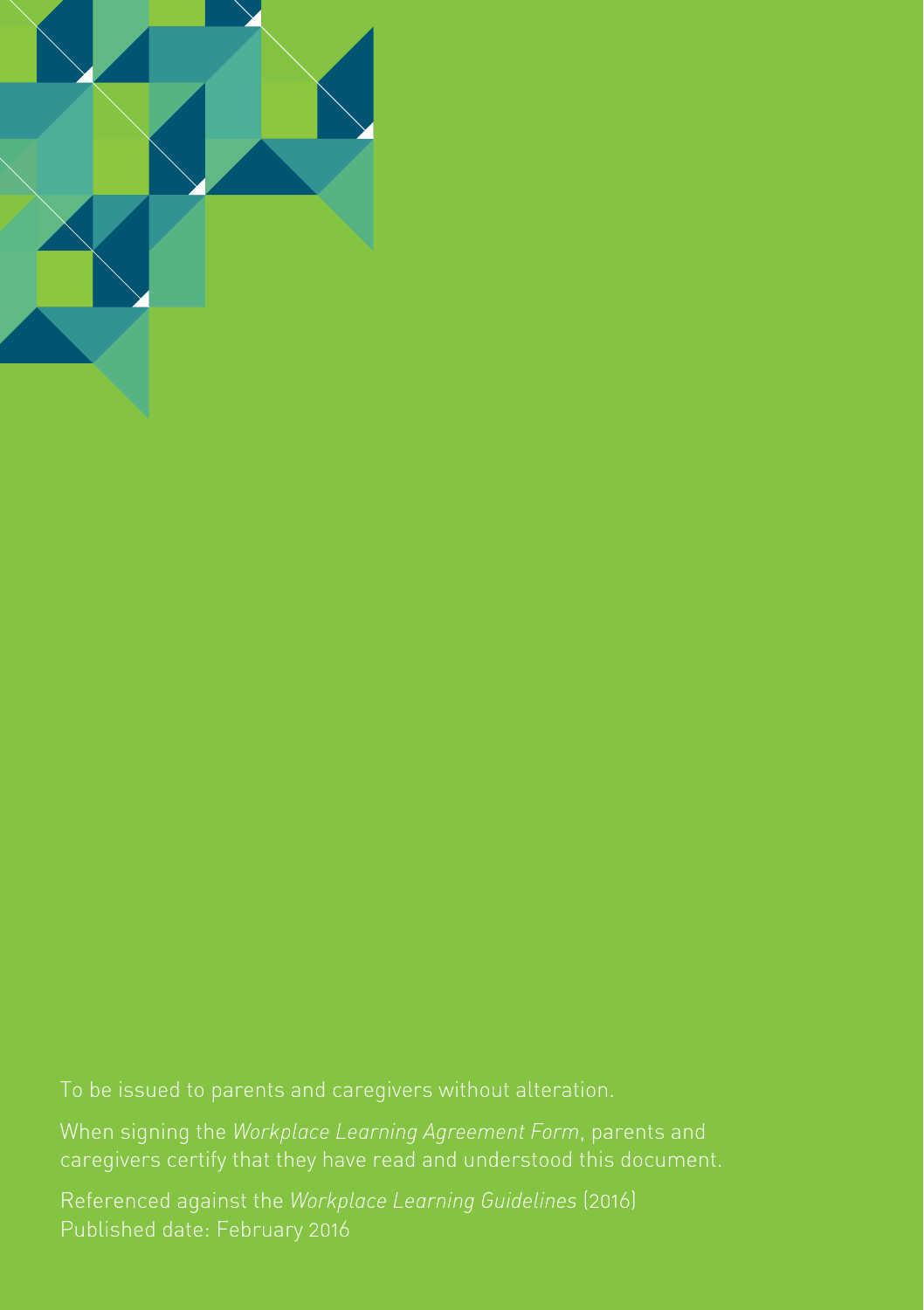You might be familiar with the term 'work experience'. Workplace learning is the new comprehensive term which encompasses activities prior to, during and after work placements, reflecting the benefits of the diverse environments in which students learn.

Workplace learning includes work placement and helps students to learn in a workplace without the direct supervision of a teacher, where they will have opportunities to observe a variety of work as well as undertake supervised work appropriate to their age, maturity, competence and skill level.

Workplace learning provides students with valuable opportunities to develop vocational skills, knowledge and attitudes in the context of real work environments. It is also a chance for them to learn outside of the classroom.

Work placements can help young people to learn about what employers expect, what responsibilities workers have and also help them to make decisions about their future career options.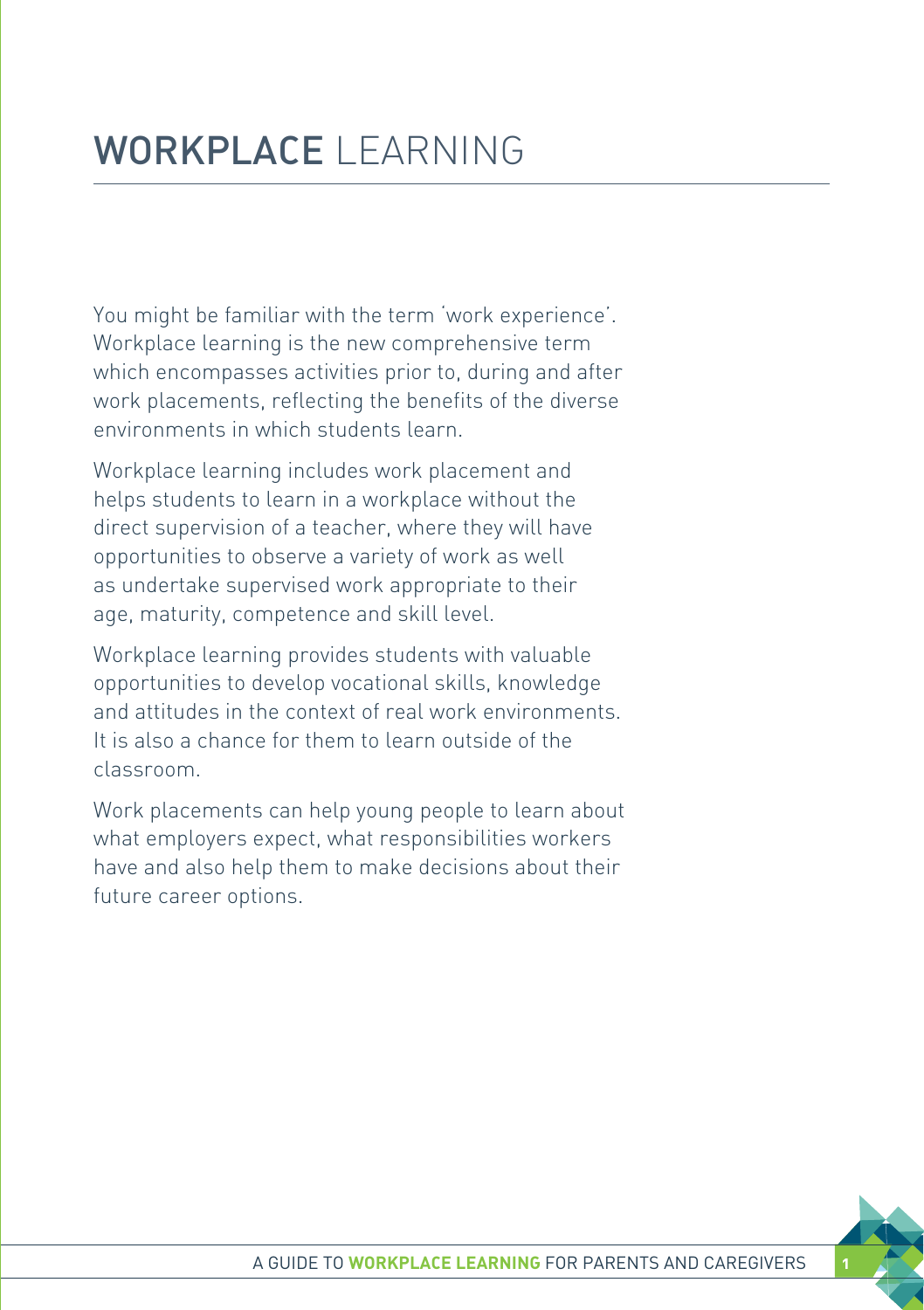### TWO WAYS STUDENTS MAY BE INVOLVED

Workplace learning undertaken by students must be linked to their school curriculum and is governed by the *Workplace Learning Guidelines* (2016).

#### Structured workplace learning (SWL)

Is linked to a Vocational Education and Training (VET) program being undertaken by the student. This program may be provided on the job, by a teacher or trainer in a school, or by a registered training organisation.

#### Work experience

Involves the student taking part in a short-term industry placement, which will enhance their experience and understanding of a work environment and may help them choose a career.

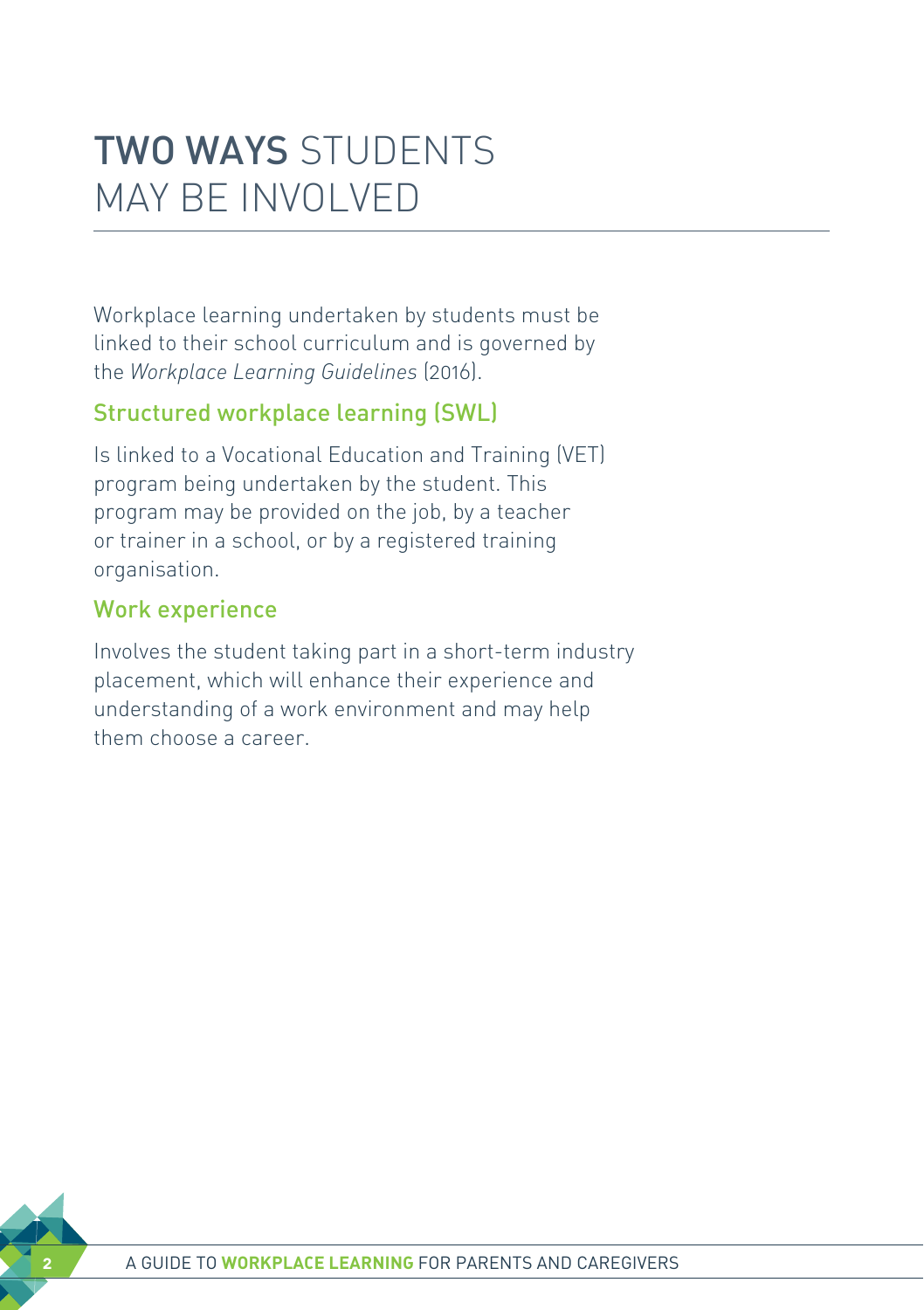The emphasis during workplace learning is always on trying to provide a safe, interesting and meaningful placement for the student. To make the time spent on a work site a valuable learning experience, a number of arrangements need to be made.

Students are required to:

- $\Delta$  negotiate their work placement with their teacher
- $\Delta$  arrange the completion of the prescribed *Workplace Learning Agreement Form* and promptly return it to the school
- æ complete the school's program of workplace preparation and participate in a work-site specific induction before commencing their placement
- behave as a worker while on placement, conforming to all the workplace rules and instructions from their workplace supervisor
- æ remember that while on

work placement students are representing their school, therefore school policies and codes of conduct apply at all times

- $\Delta$  complete activities set by the school before, during and following the placement
- æ understand that the work placement may involve confidential and sensitive information that must be kept private
- æ wear appropriate clothing and/or footwear/protective clothing/uniform as expected by the workplace provider
- æ ask for feedback from the workplace provider at the end of the placement and thank them.

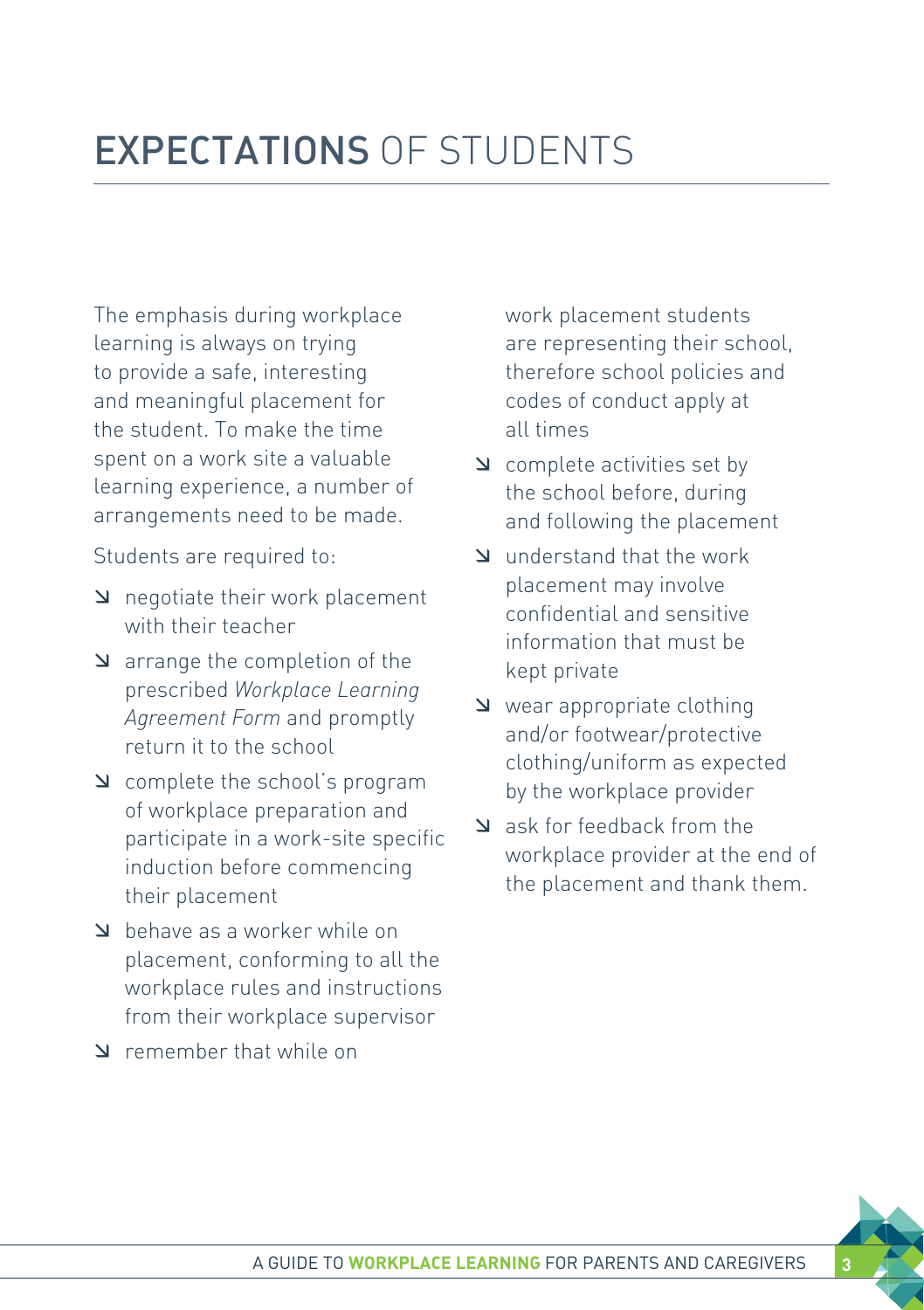## YOUR ROLE AS A PARENT/CAREGIVER

You can help your student understand their workplace safety rights and responsibilities before and during their work placement by asking them about their learning at school, their induction into the workplace, by talking about health and safety and by sharing your own workplace health and safety experiences.

The school is required to assess each individual student's suitability for their chosen workplace and the level of risk associated with it prior to the placement.

If you have any concerns about the placement please discuss these immediately with the school.

Young workers are more likely to be injured at work than any other age group because they:

- $\Delta$  don't have the experience, knowledge and skills to fully understand the risks involved in new tasks
- $\Delta$  are still developing physically and emotionally and may be confronted by tasks beyond their current capabilities
- $\Delta$  may be in an environment where the level of supervision and guidance they receive is less than they are used to at school
- æ may be asked to do work for which they are not properly trained
- **EX** may not be fully aware of their rights and responsibilities in terms of workplace health and safety and may also lack confidence in asserting their rights.

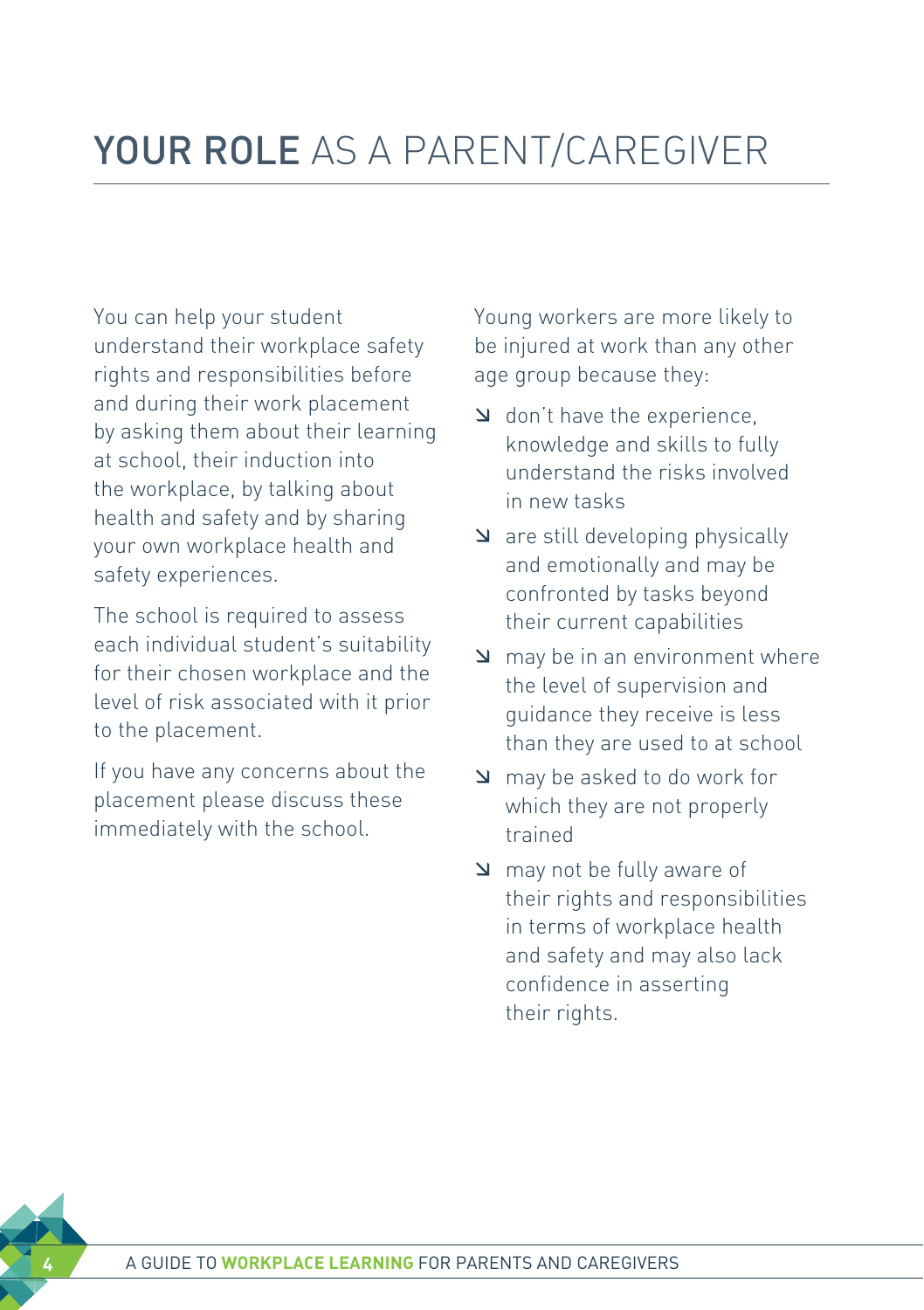### PREPARATION BEFORE A WORK PLACEMENT

Before young people start their work placement, the school will make sure the student has completed an appropriate program of workplace preparation that covers relevant key aspects of the:

- æ *Work Health and Safety Act 2012*
- æ *Children's Protection Act 1993*
- æ *Equal Opportunity Act 1984.*

These Acts may be amended from time to time.

#### This preparation includes:

- $\Delta$  the student's right to undertake their work placement in a child safe environment
- æ the student's roles, responsibilities and rights related to work health and safety in the workplace
- æ insurance arrangements for the work placement
- $\blacktriangleright$  the procedure to be followed if they experience illness, injury, unsafe workplace practices, bullying, teasing, violence, sexual harassment, alcohol or drug abuse, or any other issue that makes them feel unsafe or uncomfortable
- æ the purpose and goals of the work placement
- $\Delta$  their particular requirements when working with children and vulnerable people
- $\Delta$  any other specific requirements of the workplace provider eg. industrial safety matters.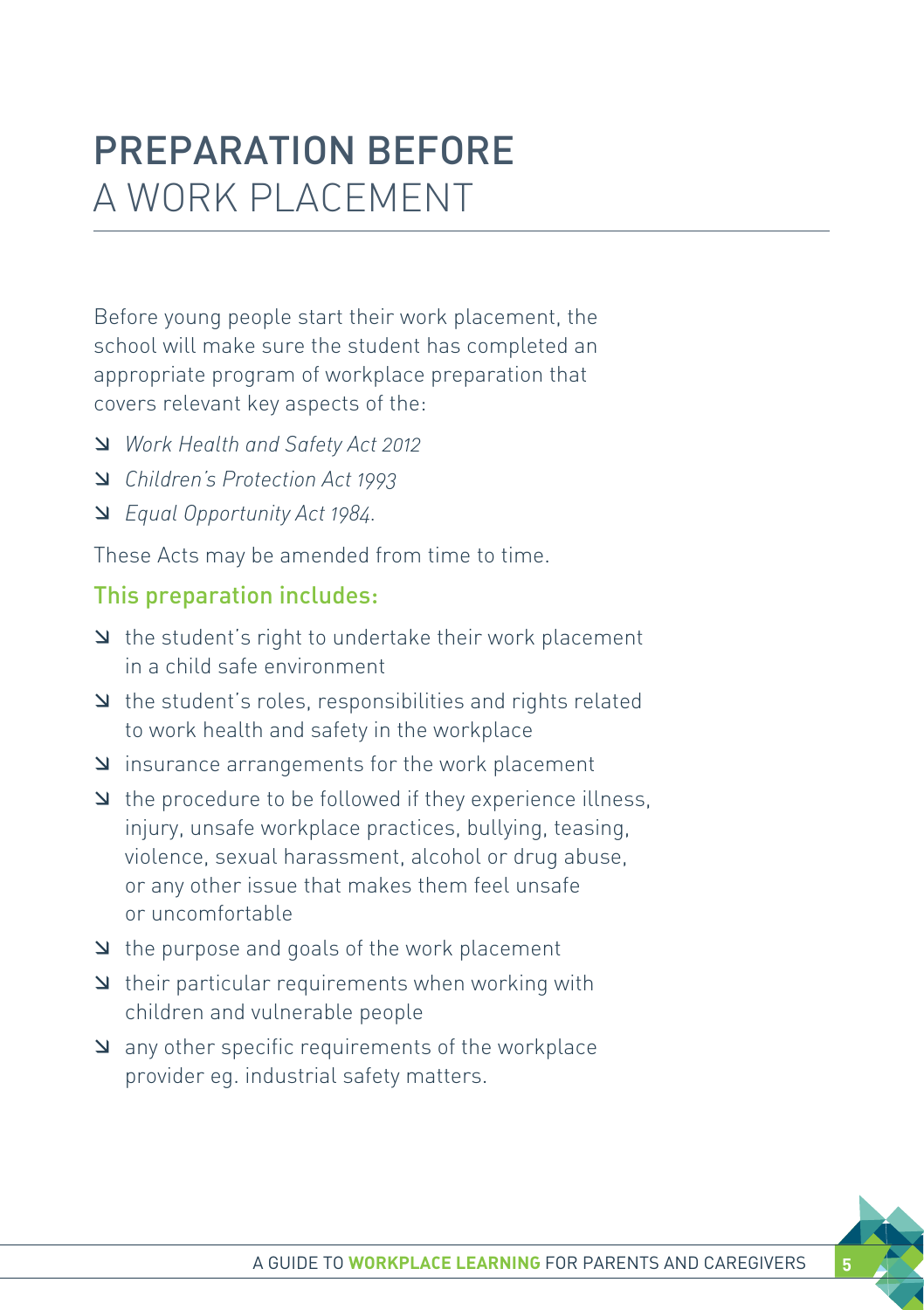# FREQUENTLY ASKED QUESTIONS

#### What will the hours of work be?

Where possible the work placement should occur during the normal working hours for the industry in which the student is placed. If these working hours are unusual when compared with normal school hours, this will need to be negotiated between the work placement provider, the school and the student. This is particularly so if students are asked to work on weekends or during school holidays because the school still has a duty of care for their safety and wellbeing.

#### Travel

It is the student's responsibility to make arrangements for getting to and from the workplace.

Where travel in a work vehicle during work placement is required this must be noted on the *Workplace Learning Agreement Form.*

#### What about pay and insurance?

Students engaged in work placements must not be paid or receive a material or any other reward.

All insurance, legal and industrial arrangements in relation to work placements exist on the understanding that an employment relationship is not established.

#### What about accommodation away from home during the work placement?

Students attending work placement who need accommodation away from home will have to confirm the arrangments made by their parents/caregiver with their school before the placement. These circumstances must be noted by the student's principal, who will ensure that attention has been given to all aspects of the arrangements including travel, accommodation, workplace supervision and the student's suitability for the work placement.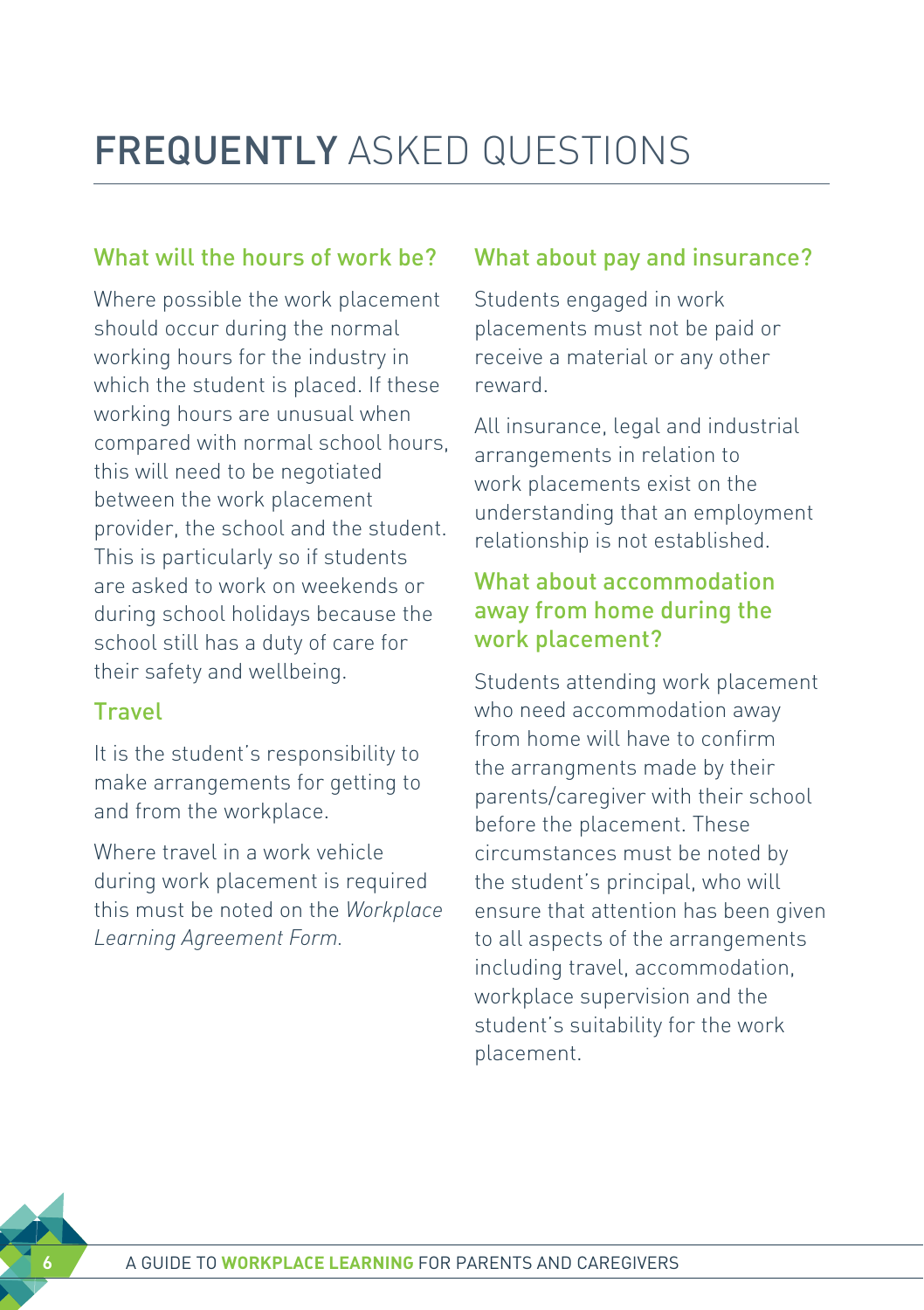#### Are workplaces safe for students?

All students have the right to feel safe and free from harm at all times during workplace learning. Workplace providers are required to provide 'child-safe' workplace learning sites for students. This includes responsibilities for work health and safety, child protection matters, and an environment free of harassment and bullying. Workplace providers need to ensure all staff are aware of the special responsibilities associated with working with students.

#### Can my child work with family?

Work placement with family is not recommended for students.

#### What is a relevant history screening?

A relevant history screening is an assessment of information about a person to determine whether he or she poses a risk of harm to the safety or well-being of vulnerable people in the workplace. This includes background checks, criminal history screening and police checks.

#### Does my child need a relevant history screening?

Students undertaking work placements will generally not be required to have a relevant history screening. However, if your child is entering organisations that provide child care or baby-sitting services, residential or overnight care of children, or perform work in the area of juvenile justice, child protection, disability services, aged care or other vulnerable persons, they will need to have a relevant history screening of the type the organisation requires.

#### What about relevant history screening for work placement providers?

There is no legal obligation for personnel within workplaces to undergo relevant history screenings when they host a student for work placement (apart from those working in the organisations listed above). Schools however, are required to thoroughly prepare students undertaking work placements to recognise and manage potential risks.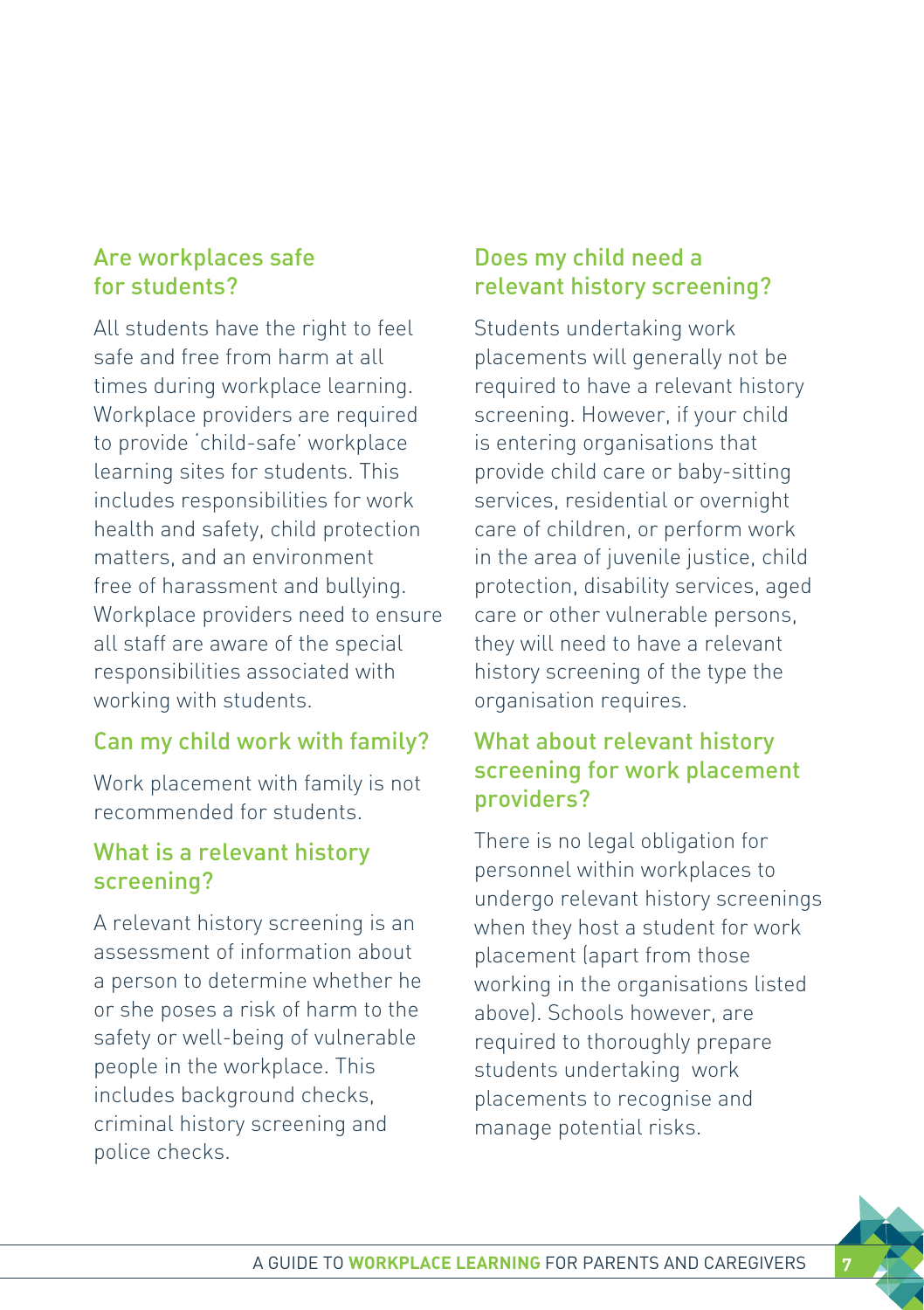#### What about work health and safety laws?

Students have the right to a safe and healthy workplace. Under the *Work Health & Safety Act 2012* employers must make sure the workplace is as safe as possible. This includes the provision of a site specific induction for the student, safe use of machinery and equipment, training students as workers on safe work practices and providing personal protective equipment.

As part of the *Work Health & Safety Act 2012*, students as workers are also responsible for safety. They must take care of their own and other's safety by following health and safety instructions, using protective equipment as required, reporting workplace hazards and cooperating with the workplace provider on health and safety issues.

#### What if my child is involved in an accident or is injured at the site?

Students must report any accident or injury to their workplace provider as soon as possible, even if they think it is minor at the time.

Students are covered by insurance if they are hurt at work as long as they are doing an approved workplace learning program. This means that the *Workplace Learning Agreement Form* must be signed by all parties before students start in the workplace.

Students may not be covered if the injury or damage was the result of their negligence or failure to follow clear and reasonable instructions.

#### What if students are feeling uncomfortable about the work placement?

If students feel able they should talk about their concern with the workplace supervisor. If the problem still continues or they do not feel comfortable talking with the workplace supervisor they should make contact with the teacher nominated by their school. Their contact details are listed on the *Workplace Learning Agreement Form.*

#### For further information contact: